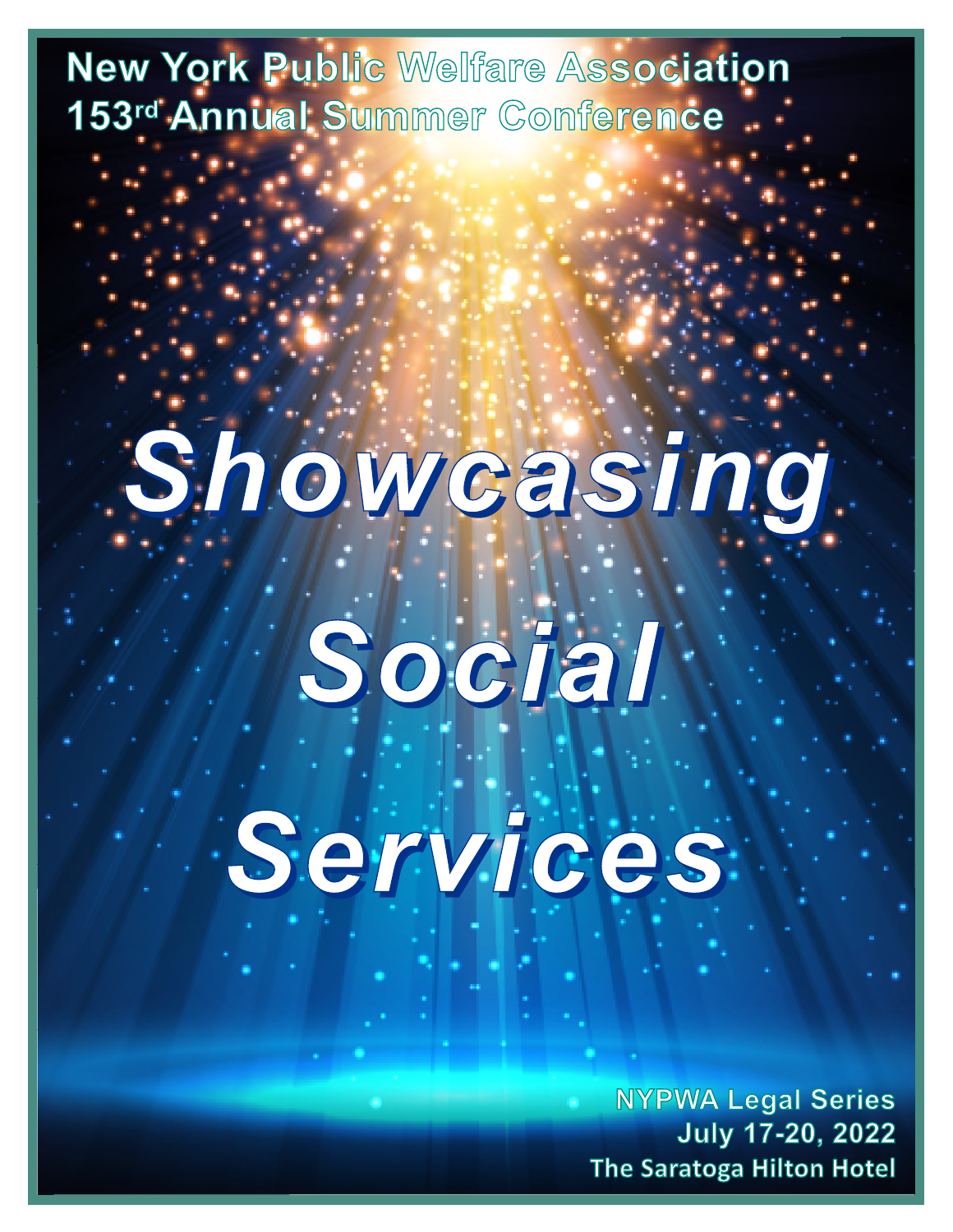## *NYPWA Presentations for Attorneys, Interested Administrators, & Staff*

All legal sessions are in-person only and will not be recorded. Local DSS attorneys are eligible for up to 10.5 hours of CLE credits with their paid registration and confirmed attendance.

**Sign-in for CLEs opens 15 minutes prior to start of each session.**

#### *Monday, July 18, 2022*

#### **9:00am — 10:15am — City Center Meeting Room 1 APS Involuntary Interventions** (1.5 CLEs, 75 minutes):

This presentation will include a review of APS statutes and regulations, with a brief overview of the Prevalence and Cost of Financial Exploitation Studies. It will also include a discussion on how and when DSS attorneys involve themselves in involuntary interventions (i.e., Access orders, STIPSOs, POA special proceedings, and guardianships)—as well as involuntary interventions deriving from EMDTs and OPWDD cases.

*Presenter:* **Morgan Thurston, Esq.**, Assistant Welfare Attorney, Onondaga County Law **Department** 

#### **1:30pm — 2:45pm — City Center Meeting Room 1**

#### **Updates on Family Court & Evidence** (1.5 CLE, 75 minutes):

This session will review relevant court decisions involving evidentiary issues in child protective cases.

*Presenter:* **Vineet Chawla, Esq.**, Senior Team Leader & Legal Trainer, NYC ACS & **Marlee Galvez, Esq.**, SLegal Trainer, NYC ACS

#### **3:30pm — 5:00pm — City Center Meeting Room 1**

#### **Child Welfare Case Law** (1.5 CLEs, 90 minutes):

A review of child welfare case decisions issued between January and June 2022. Included will be cases related to FCA Article 10, TPRs, Fair Hearings, and others encountered in child welfare practice.

*Presenter:* **Mark E. Maves, Esq.**, Counsel to NYPWA

#### *Tuesday, July 19, 2022*

#### **9:00am — 10:30am — City Center Meeting Room 1**

#### **Changes to Administrative Appeals and SCR Reform** (1.5 CLEs, 90 minutes):

This presentation covers the complex changes to the process for administrative appeals challenging findings of child abuse and/or maltreatment that resulted from the enactment of SCR reform—as well as addressing common legal questions, providing an implementation update, and discussing implementation challenges and compliance strategies since the legislation took effect January 2022.

*Presenter:* **Cassandra Kelleher-Donnaruma, Esq.**, Senior Director, Division of Child Welfare and Community Services (CWCS), OCFS; **Kelleena Richards, Esq.**, Senior Attorney, ICAPP, CWCS, OCFS; **Lisa Ghartey Ogundimu, Esq.**, Deputy Commissioner, CWCS, OCFS; &